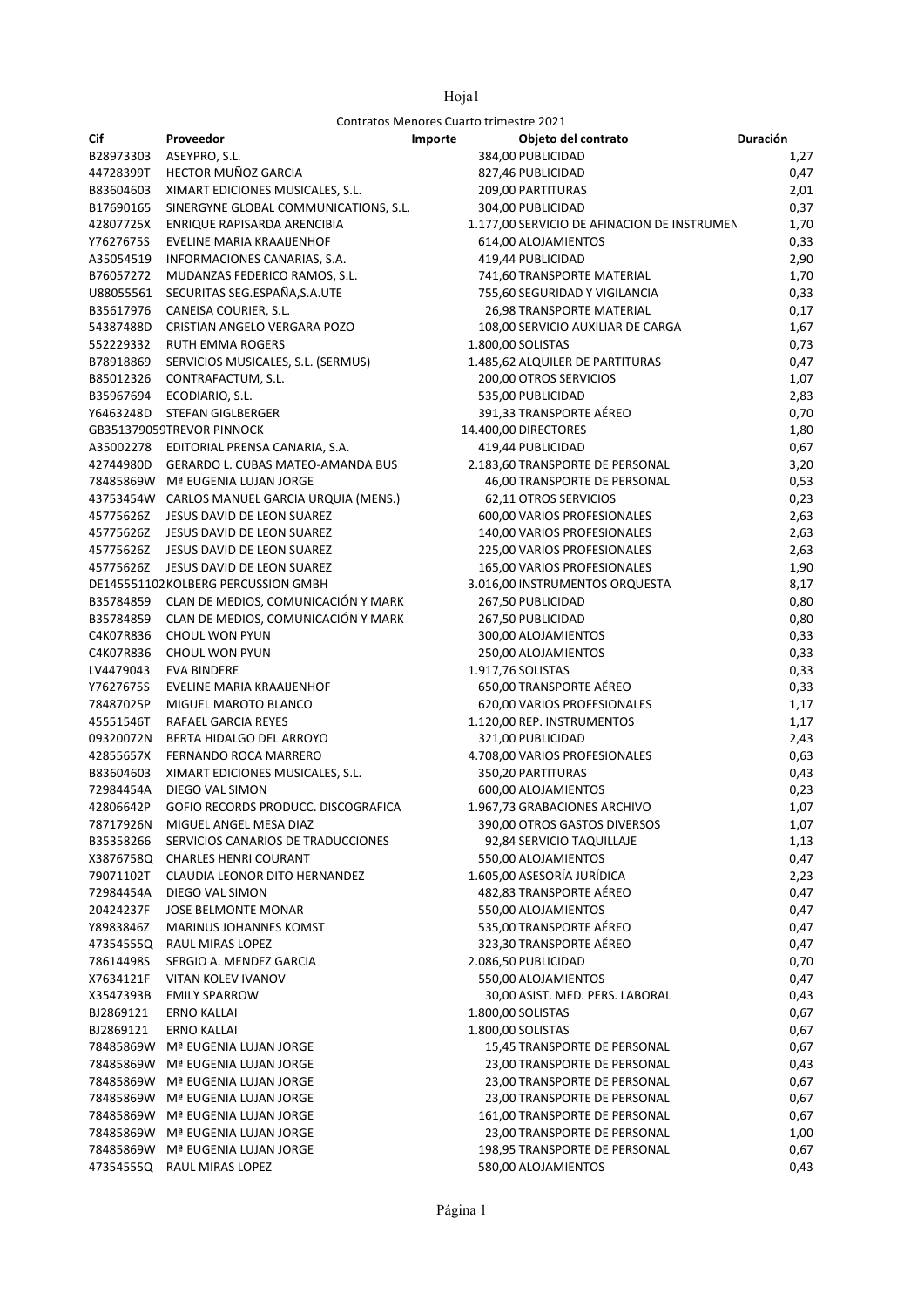Hoja1

| 29028225V              | RICARDO BORRULL CATALAN                                                |
|------------------------|------------------------------------------------------------------------|
| 20780290C              | ANICETO MASCAROS MARTI                                                 |
| 42806642P              | GOFIO RECORDS PRODUCC. DISCOGRAFICA                                    |
| 42806642P              | GOFIO RECORDS PRODUCC. DISCOGRAFICA                                    |
| B76237767              | MURO 1 ABOGADOS, S.L.P.                                                |
| B35419977              | CENTRO DE REPROGRAFIA E INFORMATICA                                    |
| B35784859              | CLAN DE MEDIOS, COMUNICACIÓN Y MARK                                    |
| B76063395              | DEIN TEMPUS, S.L.                                                      |
| Y7627675S<br>44728399T | EVELINE MARIA KRAAIJENHOF<br>HECTOR MUÑOZ GARCIA                       |
|                        | GB307544804SKROSTRO, LTD                                               |
| 43753454W              | CARLOS MANUEL GARCIA URQUIA (MENS.)                                    |
| 42194577L              | JAVIER PEREZ HERNANDEZ                                                 |
| 51471816R              | <b>LAYLA KHAYYAT ARRANZ</b>                                            |
| 29028225V              | RICARDO BORRULL CATALAN                                                |
| 31651998L              | ANGEL HORTAS RODRIGUEZ-PASCUAL                                         |
| A35054519              | INFORMACIONES CANARIAS, S.A.                                           |
| B35510403              | PINTURAS Y REFORMAS MONTELONGO, S.L.                                   |
| 43754316J              | ALFREDO QUINTANA RIVERO                                                |
| B35617976              | CANEISA COURIER, S.L.                                                  |
| F76168012              | RGB CANARIAS S.COOP.                                                   |
| A35002278              | EDITORIAL PRENSA CANARIA, S.A.                                         |
| U88055561              | SECURITAS SEG.ESPAÑA,S.A.UTE                                           |
| B35358266              | SERVICIOS CANARIOS DE TRADUCCIONES                                     |
| B35204759              | GRAFICAS JUMA, S.L.                                                    |
| B35204759              | GRAFICAS JUMA, S.L.                                                    |
| 566388203              | JONATHAN TETELMAN                                                      |
| B35507276              | AUDIOVISUALES CANARIAS 2000 S.L.U                                      |
| B35507276<br>B35507276 | AUDIOVISUALES CANARIAS 2000 S.L.U<br>AUDIOVISUALES CANARIAS 2000 S.L.U |
| B35507276              | AUDIOVISUALES CANARIAS 2000 S.L.U                                      |
| B35507276              | AUDIOVISUALES CANARIAS 2000 S.L.U                                      |
| B83604603              | XIMART EDICIONES MUSICALES, S.L.                                       |
| B76057272              | MUDANZAS FEDERICO RAMOS, S.L.                                          |
| 550.970.985            | ARCO-MUSIC VOF.                                                        |
| 78573756Y              | SAMUEL HERNANDEZ AVILA                                                 |
| 53376739H              | <b>ANTONIO HERVAS BORRULL</b>                                          |
| B35528389              | <b>BASE &amp; NETWORK, S.L.</b>                                        |
| 45755504V              | <b>BLAS A. ACOSTA SUAREZ</b>                                           |
|                        | FR515202633JEROEN BRUYNOOGHE                                           |
| 78485869W              | Mª EUGENIA LUJAN JORGE                                                 |
| 78485869W              | Mª EUGENIA LUJAN JORGE                                                 |
| X8779467E              | RAFAL JEZIERSKI                                                        |
| 66766                  | THE GIBRALTAR PHILHARMONIC SOCIETY                                     |
| 66766                  | THE GIBRALTAR PHILHARMONIC SOCIETY                                     |
| B84527977              | CUALTIS, S.L. UNIPERSONAL                                              |
| A82702556              | ECIJA AUDITALIA, SA                                                    |
| 78485869W              | Mª EUGENIA LUJAN JORGE                                                 |
| B86080629              | ASIMETRICA GESTION CULTURAL, S.L.                                      |
| A82702556              | ECIJA AUDITALIA, SA                                                    |
| A82702556              | ECIJA AUDITALIA, SA                                                    |
| A35009711              | EMALSA                                                                 |
| B38771580              | EMILIANO TALLER MUSICAL, S.L.                                          |
| B35554542<br>B35554542 | LFSOUND, S.L.<br>LFSOUND, S.L.                                         |
| B35554542              | LFSOUND, S.L.                                                          |
| B35837707              | ANDRES CORTES, S.L.                                                    |
| M95464213              | <b>BARENNIE MOON</b>                                                   |
|                        | M95464213 BARENNIE MOON                                                |
|                        | A82702556 ECIJA AUDITALIA, SA                                          |
|                        | 44881369C SARA CARMEN UREÑA CABRERA                                    |
|                        | GB 132 7746 1BACHTRACK LTD                                             |

| 29028225V | RICARDO BORRULL CATALAN                       | 34,86 TRANSPORTE DE PERSONAL                 | 0,43 |
|-----------|-----------------------------------------------|----------------------------------------------|------|
| 20780290C | ANICETO MASCAROS MARTI                        | 30,00 ASIST. MED. PERS. LABORAL              | 0,40 |
| 42806642P | GOFIO RECORDS PRODUCC. DISCOGRAFICA           | 1.761,00 GRABACIONES ARCHIVO                 | 0,97 |
| 42806642P | GOFIO RECORDS PRODUCC. DISCOGRAFICA           | 952,30 GRABACIONES ARCHIVO                   | 0,97 |
| B76237767 | MURO 1 ABOGADOS, S.L.P.                       | 642,00 ASESORAMIENTO JURIDICO                | 0,13 |
| B35419977 | CENTRO DE REPROGRAFIA E INFORMATICA           | 239,43 REP. MOBILIARIO Y ENSERES             | 0,47 |
| B35784859 | CLAN DE MEDIOS, COMUNICACIÓN Y MARK           | 267,50 PUBLICIDAD                            | 0,80 |
| B76063395 | DEIN TEMPUS, S.L.                             | 1.048,60 REP. Y MANT. EQUIPOS Y APLIC.INFORM | 0,70 |
| Y7627675S | EVELINE MARIA KRAAIJENHOF                     | 650,00 ALOJAMIENTOS                          | 0,20 |
| 44728399T | HECTOR MUÑOZ GARCIA                           | 827,46 PUBLICIDAD                            | 0,77 |
|           | GB307544804SKROSTRO, LTD                      | 12.500,00 CONCIERTOS DE ABONO                | 0,43 |
|           | 43753454W CARLOS MANUEL GARCIA URQUIA (MENS.) | 89,72 OTROS SERVICIOS                        | 0,40 |
| 42194577L | JAVIER PEREZ HERNANDEZ                        | 431,18 ALOJAMIENTOS                          | 0,73 |
| 51471816R | LAYLA KHAYYAT ARRANZ                          | 313,85 TRANSPORTE AÉREO                      | 0,40 |
| 29028225V | RICARDO BORRULL CATALAN                       | 550,00 ALOJAMIENTOS                          | 0,73 |
| 31651998L | ANGEL HORTAS RODRIGUEZ-PASCUAL                | 209,41 TRANSPORTE AÉREO                      | 0,37 |
| A35054519 | INFORMACIONES CANARIAS, S.A.                  | 539,28 PUBLICIDAD                            | 2,03 |
| B35510403 | PINTURAS Y REFORMAS MONTELONGO, S.L.          | 32.255,91 REPARACIÓN, CONSERVACIÓN SEDE      | 0,37 |
| 43754316J | ALFREDO QUINTANA RIVERO                       | 206,00 TRANSPORTES INSTRUMENTOS              | 2,30 |
| B35617976 | CANEISA COURIER, S.L.                         | 156,01 TRANSPORTE MATERIAL                   | 0,13 |
| F76168012 | RGB CANARIAS S.COOP.                          | 750,00 OTROS SERVICIOS                       | 0,67 |
| A35002278 | EDITORIAL PRENSA CANARIA, S.A.                | 539,28 PUBLICIDAD                            | 0,87 |
| U88055561 | SECURITAS SEG.ESPAÑA, S.A.UTE                 | 755,60 SEGURIDAD Y VIGILANCIA                | 0,23 |
| B35358266 | SERVICIOS CANARIOS DE TRADUCCIONES            | 87,35 SERVICIO TAQUILLAJE                    | 0,20 |
| B35204759 | GRAFICAS JUMA, S.L.                           | 109,63 IMPRENTA                              | 0,50 |
| B35204759 | GRAFICAS JUMA, S.L.                           | 543,58 IMPRENTA                              | 0,50 |
| 566388203 | JONATHAN TETELMAN                             | 8.600,00 DIRECTORES                          | 0,17 |
| B35507276 | AUDIOVISUALES CANARIAS 2000 S.L.U             | 36,38 SERVICIO AUXILIAR DE CARGA             | 0,37 |
| B35507276 | AUDIOVISUALES CANARIAS 2000 S.L.U             | 1.607,57 SERVICIO AUXILIAR DE CARGA          | 0,37 |
| B35507276 | AUDIOVISUALES CANARIAS 2000 S.L.U             | 1.623,40 SERVICIO AUXILIAR DE CARGA          | 0,37 |
| B35507276 | AUDIOVISUALES CANARIAS 2000 S.L.U             | 1.796,53 SERVICIO AUXILIAR DE CARGA          | 0,37 |
| B35507276 | AUDIOVISUALES CANARIAS 2000 S.L.U             |                                              |      |
|           |                                               | 1.648,66 SERVICIO AUXILIAR DE CARGA          | 0,37 |
| B83604603 | XIMART EDICIONES MUSICALES, S.L.              | 234,00 PARTITURAS                            | 0,20 |
| B76057272 | MUDANZAS FEDERICO RAMOS, S.L.                 | 556,20 TRANSPORTES INSTRUMENTOS              | 0,33 |
|           | 550.970.985 ARCO-MUSIC VOF.                   | 175,00 PARTITURAS                            | 0,27 |
| 78573756Y | SAMUEL HERNANDEZ AVILA                        | 380,00 ALOJAMIENTOS                          | 0,33 |
| 53376739H | ANTONIO HERVAS BORRULL                        | 293,81 TRANSPORTE AÉREO                      | 0,20 |
| B35528389 | BASE & NETWORK, S.L.                          | 107,00 IMPRENTA                              | 1,00 |
| 45755504V | BLAS A. ACOSTA SUAREZ                         | 802,50 VARIOS PROFESIONALES                  | 0,20 |
|           | FR515202633 JEROEN BRUYNOOGHE                 | 10.195,00 INSTRUMENTOS ORQUESTA              | 0,20 |
|           | 78485869W Mª EUGENIA LUJAN JORGE              | 46,00 TRANSPORTE DE PERSONAL                 | 0,77 |
|           | 78485869W Mª EUGENIA LUJAN JORGE              | 23,00 TRANSPORTE DE PERSONAL                 | 0,77 |
| X8779467E | RAFAL JEZIERSKI                               | 191,46 TRANSPORTE AÉREO                      | 0,30 |
| 66766     | THE GIBRALTAR PHILHARMONIC SOCIETY            | 487,82 ALQUILER DE PARTITURAS                | 0,20 |
| 66766     | THE GIBRALTAR PHILHARMONIC SOCIETY            | 595,59 ALQUILER DE PARTITURAS                | 0,20 |
| B84527977 | CUALTIS, S.L. UNIPERSONAL                     | 228,00 ASIST. MED. PERS. LABORAL             | 0,50 |
| A82702556 | ECIJA AUDITALIA, SA                           | 125,00 ALOJAMIENTOS                          | 0,17 |
| 78485869W | Mª EUGENIA LUJAN JORGE                        | 23,00 TRANSPORTE DE PERSONAL                 | 0,70 |
| B86080629 | ASIMETRICA GESTION CULTURAL, S.L.             | 1.500,00 PUBLICIDAD                          | 0,67 |
| A82702556 | ECIJA AUDITALIA, SA                           | 729,00 ASESORAMIENTO JURIDICO                | 0,10 |
| A82702556 | ECIJA AUDITALIA, SA                           | 2.775,00 ASESORAMIENTO JURIDICO              | 0,10 |
| A35009711 | EMALSA                                        | 162,21 AGUA                                  | 0,00 |
| B38771580 | EMILIANO TALLER MUSICAL, S.L.                 | 547,03 REP. INSTRUMENTOS                     | 1,00 |
| B35554542 | LFSOUND, S.L.                                 | 612,04 ALQUILERES                            | 0,57 |
| B35554542 | LFSOUND, S.L.                                 | 466,52 ALQUILERES                            | 0,57 |
| B35554542 | LFSOUND, S.L.                                 | 2.407,50 ALQUILERES                          | 0,57 |
| B35837707 | ANDRES CORTES, S.L.                           | 49,00 VESTUARIO                              | 0,53 |
|           | M95464213 BARENNIE MOON                       | 1.800,00 SOLISTAS                            | 0,53 |
|           | M95464213 BARENNIE MOON                       | 1.800,00 SOLISTAS                            | 0,53 |
|           | A82702556 ECIJA AUDITALIA, SA                 | 2.898,95 ASESORAMIENTO JURIDICO              | 0,53 |
|           | 44881369C SARA CARMEN UREÑA CABRERA           | 182,47 TRANSPORTE AÉREO                      | 0,53 |
|           | GB 132 7746 1BACHTRACK LTD                    | 480,00 PUBLICIDAD                            | 0,70 |
|           |                                               |                                              |      |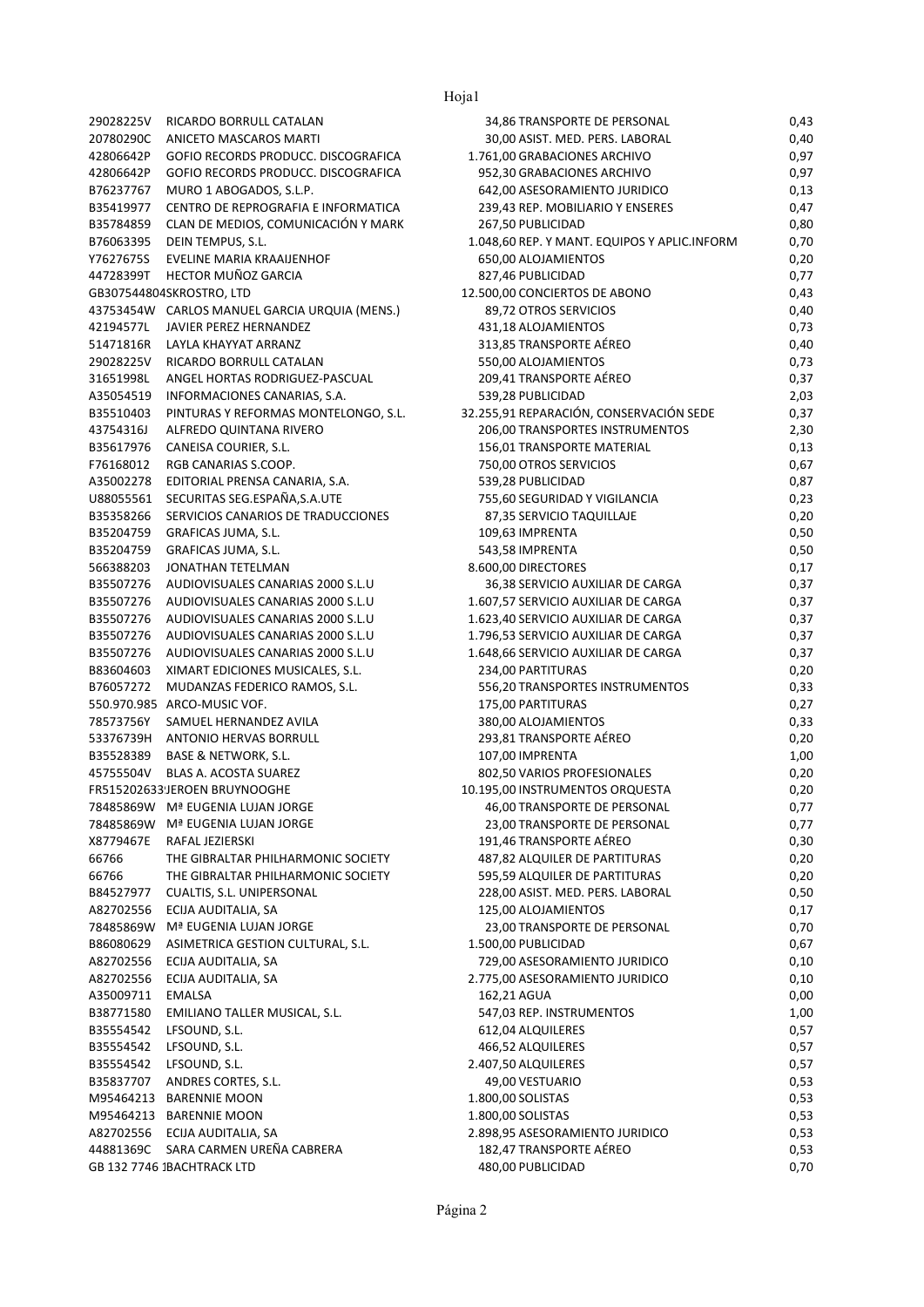## Hoja1

|           | B78918869 SERVICIOS MUSICALES, S.L. (SERMUS)     |
|-----------|--------------------------------------------------|
|           | B35736321 VELORCIOS, S.L.                        |
|           | FR515202633 JEROEN BRUYNOOGHE                    |
|           | FR515202633 JEROEN BRUYNOOGHE                    |
| B35419977 | CENTRO DE REPROGRAFIA E INFORMATICA              |
| B35784859 | CLAN DE MEDIOS, COMUNICACIÓN Y MARK              |
| B76237767 | MURO 1 ABOGADOS, S.L.P.                          |
| 44881369C | SARA CARMEN UREÑA CABRERA                        |
| 43754316J | ALFREDO QUINTANA RIVERO                          |
| 78617233J | DAVID GONZALEZ HERNANDEZ                         |
| X2308053A | DRAGOS ALEXANDER BALAN                           |
| 78614498S | SERGIO A. MENDEZ GARCIA                          |
| Y6463248D | <b>STEFAN GIGLBERGER</b>                         |
| Y6463248D | STEFAN GIGLBERGER                                |
| 53344307Q | AGUSTIN JIMENEZ DELGADO                          |
| 53344307Q | AGUSTIN JIMENEZ DELGADO                          |
| U88055561 | SECURITAS SEG.ESPAÑA,S.A.UTE                     |
| B76087162 | ALLEGRO PRODUCCIONES MUSICALES, S.L.             |
| M95464213 | <b>BARENNIE MOON</b>                             |
| X6745817D | <b>ERIC JEAN CRAMBES</b>                         |
| 44728399T | HECTOR MUÑOZ GARCIA                              |
| 78485869W | Mª EUGENIA LUJAN JORGE                           |
| 78485869W | Mª EUGENIA LUJAN JORGE                           |
| 78485869W | Mª EUGENIA LUJAN JORGE                           |
| A80903180 | ADECCO T.T. S.A. EMPRESA TRABAJO TEMPO           |
| B35507276 | AUDIOVISUALES CANARIAS 2000 S.L.U                |
| B35507276 | AUDIOVISUALES CANARIAS 2000 S.L.U                |
| 20820383R | DAVID BONET PIRIS                                |
| X2308053A | DRAGOS ALEXANDER BALAN                           |
| A35002278 | EDITORIAL PRENSA CANARIA, S.A.                   |
| 30265461Z | ESTER ESTEBAN SOLANA                             |
| A35054519 | INFORMACIONES CANARIAS, S.A.                     |
| 78573756Y | SAMUEL HERNANDEZ AVILA                           |
| B80483654 | SCHOTT MUSIC, S.L.                               |
| B80483654 | SCHOTT MUSIC, S.L.                               |
| 66766     | THE GIBRALTAR PHILHARMONIC SOCIETY               |
| B28973303 | ASEYPRO, S.L.                                    |
| 09320072N | BERTA HIDALGO DEL ARROYO                         |
| 09320072N | BERTA HIDALGO DEL ARROYO                         |
| 43753454W | CARLOS MANUEL GARCIA URQUIA (MENS.)              |
| B85012326 | CONTRAFACTUM, S.L.                               |
| B35617976 | CANEISA COURIER, S.L.                            |
|           | CHE-336.818. CAECILIA AGENCE DE CONCERTS ET SPEC |
| 78485869W | Mª EUGENIA LUJAN JORGE                           |
| 78485869W | Mª EUGENIA LUJAN JORGE                           |
| 78485869W | Mª EUGENIA LUJAN JORGE                           |
| 78588555Q | ALBERTO BLANCO GARCIA                            |
| B35419977 | CENTRO DE REPROGRAFIA E INFORMATICA              |
| 42822364K | ELVIRA MARTIN BENITEZ (TELDEFLOR)                |
| B35594316 | LOYPE ANIMACIÓN, OCIO Y TIEMPO LIBRE SLI         |
| 54113836B | <b>MARTA PADILLA PIO</b>                         |
| B84527977 | CUALTIS, S.L. UNIPERSONAL                        |
| 44704737M | JUAN ALBERTO GONZALEZ VEGA                       |
| 45330636M | EROS RAMSES SANTANA VEGA                         |
| B35321306 | SERVICIOS TURISTICOS GRAN CANARIA, S.L.          |
| B35321306 | SERVICIOS TURISTICOS GRAN CANARIA, S.L.          |
| B35321306 | SERVICIOS TURISTICOS GRAN CANARIA, S.L.          |
| B28973303 | ASEYPRO, S.L.                                    |
| B86080629 | ASIMETRICA GESTION CULTURAL, S.L.                |
| 66766     | THE GIBRALTAR PHILHARMONIC                       |
| B83604603 | XIMART EDICIONES MUSICALES, S.L.                 |
| 42824681S | IGNACIO DAVID GONZALEZ ORAMAS                    |

|                        |                                                        | TIVJAT                                   |              |
|------------------------|--------------------------------------------------------|------------------------------------------|--------------|
|                        | B78918869 SERVICIOS MUSICALES, S.L. (SERMUS)           | 698,06 ALQUILER DE PARTITURAS            | 0,70         |
|                        | B35736321 VELORCIOS, S.L.                              | 1.526,78 EQUIPOS PROCESO INFORMACIÓN     | 0,67         |
|                        | FR515202633JEROEN BRUYNOOGHE                           | 2.050,00 INSTRUMENTOS ORQUESTA           | 0,43         |
|                        | FR515202633JEROEN BRUYNOOGHE                           | 793,49 REP. INSTRUMENTOS                 | 0,43         |
|                        | B35419977 CENTRO DE REPROGRAFIA E INFORMATICA          | 388,06 REP. MOBILIARIO Y ENSERES         | 0,47         |
| B35784859              | CLAN DE MEDIOS, COMUNICACIÓN Y MARK                    | 267,50 PUBLICIDAD                        | 0,80         |
| B76237767              | MURO 1 ABOGADOS, S.L.P.                                | 642,00 ASESORAMIENTO JURIDICO            | 0,03         |
| 44881369C              | SARA CARMEN UREÑA CABRERA                              | 52,30 TRANSPORTE DE PERSONAL             | 0,30         |
| 43754316J              | ALFREDO QUINTANA RIVERO                                | 92,70 TRANSPORTE MATERIAL                | 0,47         |
| 78617233J              | DAVID GONZALEZ HERNANDEZ                               | 387,00 ALOJAMIENTOS                      | 0,27         |
| X2308053A              | DRAGOS ALEXANDER BALAN                                 | 447,98 TRANSPORTE AÉREO                  | 0,27         |
| 78614498S              | SERGIO A. MENDEZ GARCIA                                | 4.173,00 PUBLICIDAD                      | 0,47         |
| Y6463248D              | STEFAN GIGLBERGER                                      | 403,96 TRANSPORTE AÉREO                  | 0,27         |
| Y6463248D              | STEFAN GIGLBERGER                                      | 1.701,34 ALOJAMIENTOS                    | 0,27         |
|                        | 53344307Q AGUSTIN JIMENEZ DELGADO                      | 277,98 TRANSPORTE AÉREO                  | 0,43         |
|                        | 53344307Q AGUSTIN JIMENEZ DELGADO                      | 679,44 ALOJAMIENTOS                      | 0,43         |
|                        | U88055561 SECURITAS SEG.ESPAÑA,S.A.UTE                 | 755,60 SEGURIDAD Y VIGILANCIA            | 1,5          |
|                        | B76087162 ALLEGRO PRODUCCIONES MUSICALES, S.L.         | 7.200,00 CONCIERTOS DE ABONO             | 0,50         |
|                        | M95464213 BARENNIE MOON                                | 421,99 TRANSPORTE AÉREO                  | 0,53         |
| X6745817D              | <b>ERIC JEAN CRAMBES</b>                               | 175,49 TRANSPORTE AÉREO                  | 0,33         |
| 44728399T              | <b>HECTOR MUÑOZ GARCIA</b>                             | 827,46 PUBLICIDAD                        | 0,50         |
| 78485869W              | Mª EUGENIA LUJAN JORGE                                 | 46,00 TRANSPORTE DE PERSONAL             | 0,23         |
| 78485869W              | Mª EUGENIA LUJAN JORGE                                 | 23,00 TRANSPORTE DE PERSONAL             | 0,27         |
| 78485869W              | Mª EUGENIA LUJAN JORGE                                 | 23,00 TRANSPORTE DE PERSONAL             | 0,27         |
| A80903180              | ADECCO T.T. S.A. EMPRESA TRABAJO TEMPO                 | 2.655,29 SERVICIO AUXILIAR DE CARGA      | 1,00         |
| B35507276              | AUDIOVISUALES CANARIAS 2000 S.L.U                      | 745,79 SERVICIO AUXILIAR DE CARGA        | 0,20         |
| B35507276              | AUDIOVISUALES CANARIAS 2000 S.L.U                      | 1.182,56 SERVICIO AUXILIAR DE CARGA      | 0,20         |
| 20820383R              | <b>DAVID BONET PIRIS</b>                               | 327,98 TRANSPORTE AÉREO                  | 0,20         |
| X2308053A              | DRAGOS ALEXANDER BALAN                                 | 750,00 ALOJAMIENTOS                      | 0,20         |
| A35002278              | EDITORIAL PRENSA CANARIA, S.A.                         | 539,28 PUBLICIDAD                        | 0,87         |
| 30265461Z<br>A35054519 | ESTER ESTEBAN SOLANA                                   | 500,00 ALOJAMIENTOS                      | 0,43         |
| 78573756Y              | INFORMACIONES CANARIAS, S.A.<br>SAMUEL HERNANDEZ AVILA | 539,28 PUBLICIDAD<br>610,39 ALOJAMIENTOS | 0,87<br>0,43 |
| B80483654              | SCHOTT MUSIC, S.L.                                     | 1.443,62 ALQUILER DE PARTITURAS          | 0,20         |
| B80483654              | SCHOTT MUSIC, S.L.                                     | 1.119,48 ALQUILER DE PARTITURAS          | 0,43         |
| 66766                  | THE GIBRALTAR PHILHARMONIC SOCIETY                     | 38,01 TRANSPORTE MATERIAL                | 0,43         |
| B28973303              | ASEYPRO, S.L.                                          | 384,00 PUBLICIDAD                        | 0,83         |
| 09320072N              | BERTA HIDALGO DEL ARROYO                               | 321,00 PUBLICIDAD                        | 0,67         |
| 09320072N              | BERTA HIDALGO DEL ARROYO                               | 321,00 PUBLICIDAD                        | 0,67         |
|                        | 43753454W CARLOS MANUEL GARCIA URQUIA (MENS.)          | 67,57 OTROS SERVICIOS                    | 0,17         |
| B85012326              | CONTRAFACTUM, S.L.                                     | 130,00 OTROS SERVICIOS                   | 1,00         |
| B35617976              | CANEISA COURIER, S.L.                                  | 44,04 TRANSPORTE MATERIAL                | 0,00         |
|                        | CHE-336.818. CAECILIA AGENCE DE CONCERTS ET SPEC       | 14.400,00 CONCIERTOS DE ABONO            | 0,27         |
|                        | 78485869W Mª EUGENIA LUJAN JORGE                       | 23,00 TRANSPORTE DE PERSONAL             | 0,27         |
|                        | 78485869W Mª EUGENIA LUJAN JORGE                       | 23,00 TRANSPORTE DE PERSONAL             | 0,27         |
|                        | 78485869W Mª EUGENIA LUJAN JORGE                       | 23,00 TRANSPORTE DE PERSONAL             | 0,27         |
|                        | 78588555Q ALBERTO BLANCO GARCIA                        | 152,86 TRANSPORTE AÉREO                  | 0,43         |
| B35419977              | CENTRO DE REPROGRAFIA E INFORMATICA                    | 5.633,55 EQUIPOS PROCESO INFORMACIÓN     | 0,50         |
| 42822364K              | ELVIRA MARTIN BENITEZ (TELDEFLOR)                      | 250,00 ALQUILERES                        | 0,23         |
| B35594316              | LOYPE ANIMACIÓN, OCIO Y TIEMPO LIBRE SLI               | 1.425,80 ALQUILERES                      | 0,67         |
| 54113836B              | MARTA PADILLA PIO                                      | 66,50 TRANSPORTE AÉREO                   | 0,47         |
| B84527977              | CUALTIS, S.L. UNIPERSONAL                              | 1.786,00 OTROS GASTOS DIVERSOS           | 0,57         |
| 44704737M              | JUAN ALBERTO GONZALEZ VEGA                             | 802,50 OTROS SERVICIOS                   | 0,17         |
| 45330636M              | EROS RAMSES SANTANA VEGA                               | 75,00 OTROS SERVICIOS                    | 0,67         |
| B35321306              | SERVICIOS TURISTICOS GRAN CANARIA, S.L.                | 278,20 TRANSPORTE DE PERSONAL            | 0,50         |
| B35321306              | SERVICIOS TURISTICOS GRAN CANARIA, S.L.                | 246,10 TRANSPORTE DE PERSONAL            | 0,50         |
| B35321306              | SERVICIOS TURISTICOS GRAN CANARIA, S.L.                | 321,00 TRANSPORTE DE PERSONAL            | 0,70         |
| B28973303              | ASEYPRO, S.L.                                          | 384,00 PUBLICIDAD                        | 0,83         |
| B86080629              | ASIMETRICA GESTION CULTURAL, S.L.                      | 1.500,00 PUBLICIDAD                      | 0,30         |
| 66766                  | THE GIBRALTAR PHILHARMONIC                             | 409,01 PARTITURAS                        | 0,30         |
| B83604603              | XIMART EDICIONES MUSICALES, S.L.                       | 451,00 PARTITURAS                        | 0,07         |
| 42824681S              | IGNACIO DAVID GONZALEZ ORAMAS                          | 203,30 VARIOS PROFESIONALES              | 1,00         |